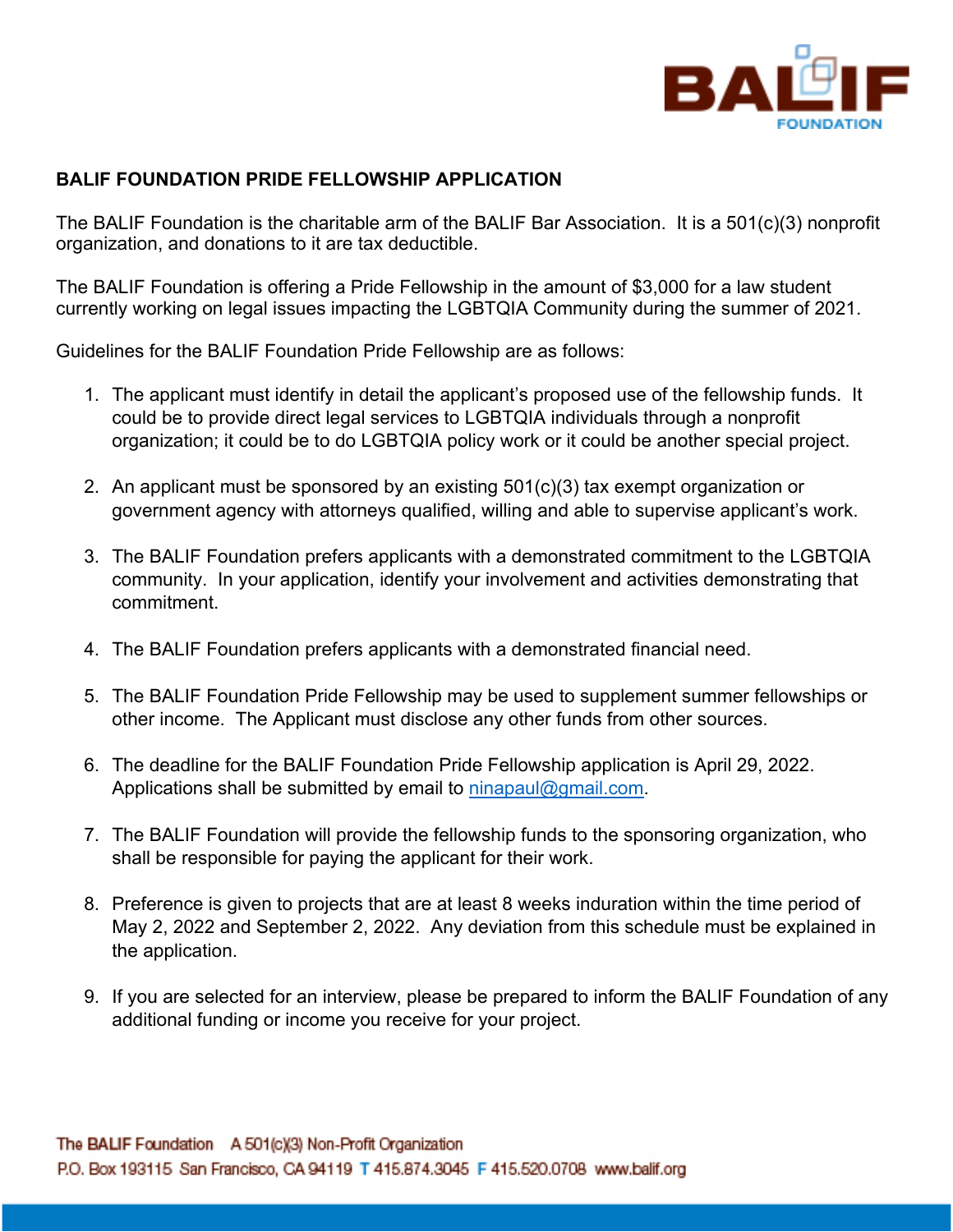## **Fellowship Responsibilities**

If you are awarded the BALIF Foundation Pride Fellowship, you agree to the following:

- 1. Advise the BALIF Foundation of any substantial changes in the project scope and schedule. In the event of any substantial changes (such as an early departure), the BALIF Foundation may require return a portion of the award.
- 2. State that the project was supported by the BALIF Foundation in any publications or written material that you produce during your project.
- 3. At the conclusion of the project, draft a brief report describing your fellowship project which may be posted on the BALIF Foundation website or used in the BALIF Foundation's fundraising or publications. BALIF Foundation may use your name and a photo of you on its website or in fundraising or other publications.

## **Fellowship Application Contents**

Fellowship applications should include the following:

- 1. Cover page. This separate page should contain name, address, telephone number, e-mail address, project title, and the sponsoring organization name.
- 2. Application. The application (excluding attachments) may not exceed ten double-spaced pages and should contain the following information:
	- a. Describe yourself, including year of law school, law school attended and any professional experience. You may attach a resume.
	- b. Describe your commitment to the LGBTQI community, including any leadership positions held and work in LGBTQIA organizations.
	- c. Project title.
	- d. The sponsoring organization's name, mailing address, email address and phone number of the attorney(s) supervising your work, and the general types of law and/or types of services in which the sponsoring organization specializes.
	- e. Project issue and expected impact. This is a key component of your application and you should take particular care with it.